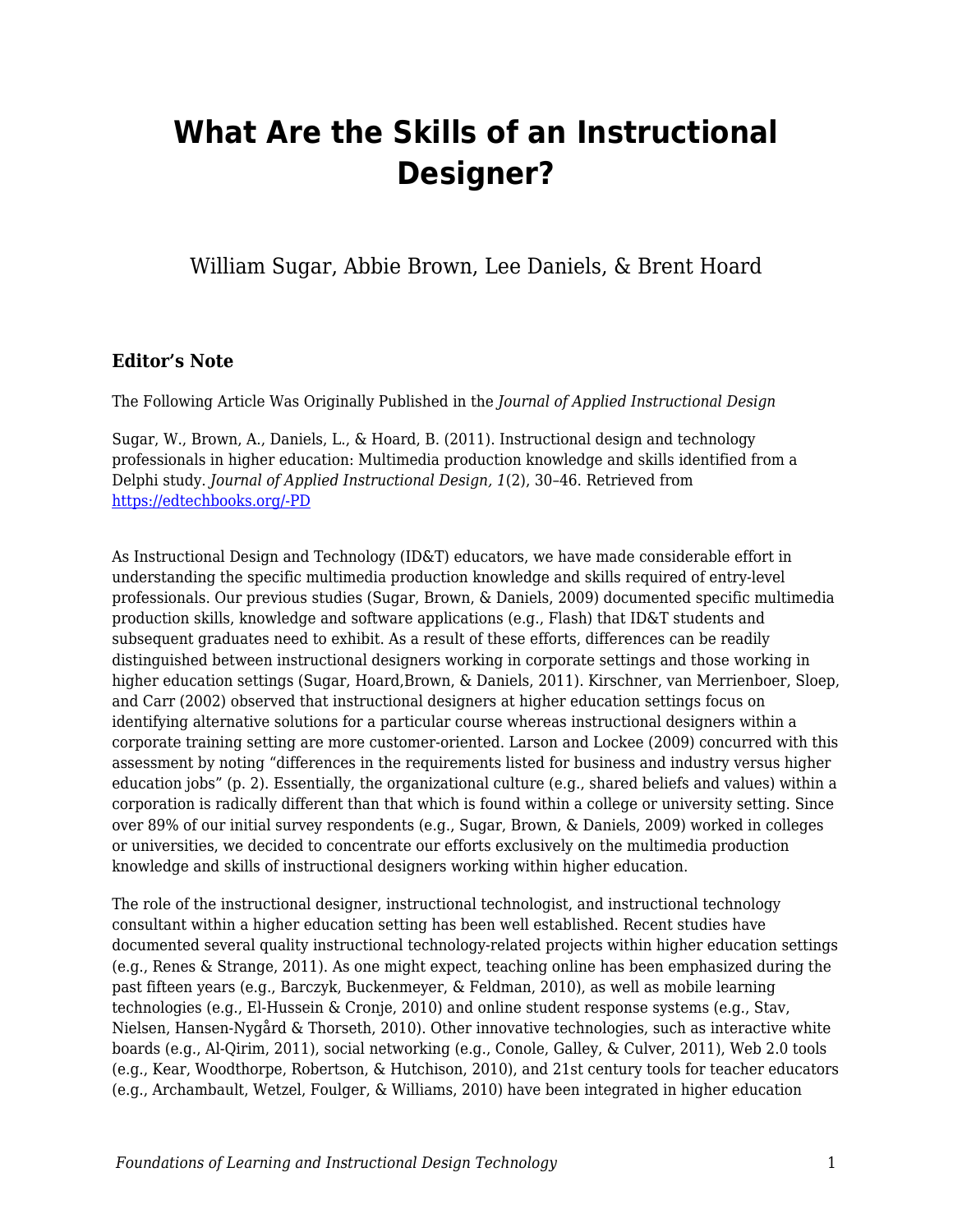classrooms. Several case studies document the inclusion of instructional technologies into contentspecific higher education courses, such as art and design education (e.g., Delacruz, 2009), engineering (e.g., Dinsmore, Alexander, & Loughlin, 2008), and nursing (e.g., Donato, Hudyma, & Carter, 2010). "Soft" technologies, such as mentoring circles (Darwin & Palmer, 2009) also have been successfully integrated in higher education settings.

The prominence of the instructional designer within higher education settings also has been well documented (Shibley, Amaral, Shank, & Shibley, 2011). Incorporating a continuous improvement process (Wolf, 2007), encouraging higher education faculty with innovative reward and recognition structures (Bluteau & Krumins, 2008), and the importance of interacting with faculty peers (Nicolle & Lou, 2008) are examples of current best practices in facilitating successful technology adoption and integration. Considerable effort in understanding how higher education faculty adopt e-Learning activities (e.g., MacKeogh &Fox, 2009), Web 2.0 technologies (e.g., Samarawickrema, Benson, & Brack, 2010), as well as faculty members' perceptions of roles of Learning Content Management Systems (LCMS) (e.g., Steel, 2009) have been recently initiated as well.

# **Purpose of Study**

The intent of this study is to better comprehend the instructional designer's role in higher education settings. Specifically, we sought to interpret multimedia production knowledge and skills required of Instructional Design and Technology professionals working in higher education. In addition, since we noted a definite interrelationship between multimedia production and instructional design skills in earlier studies (Sugar, Brown, & Daniels, 2009), we also sought to understand the relationship between these two skill sets. To accomplish this goal, we conducted a Delphi study, seeking the opinions and consensus of experienced instructional designers who work in higher education.

# **Method**

We determined that a Delphi research methodology was the best approach to address our questions. In the early 1950's, "Project Delphi" was developed from an Air Force-sponsored Rand Corporation study. This study sought to "obtain the most reliable consensus of opinion of a group of experts . . . by a series of intensive questionnaires interspersed with controlled opinion feedback" (Linstone & Turoff, 2002, p. 10). Delphi panelists remain anonymous to each other in order to avoid the "bandwagon effect" and ensure individual panelists do not dominate a particular decision (Linstone & Turoff, 2002). Ideally, the Delphi panel is heterogeneous; clearly representing a wide selection of the targeted group. Since the inception of Project Delphi, the Delphi technique has been a prescribed methodology for a wide variety of content areas, including government planning, medical issues, and drug abuse-related policy making (Linstone & Turoff, 2002). Several existing Instructional Design and Technology research studies utilized the Delphi method to examine phenomena such as: determining constructivist-based distance learning strategies for school teachers (Herring, 2004); understanding strategies that promote social connectedness in online learning environments (Slagter van Tryon & Bishop, 2006); best practices for using technology in high schools (Clark, 2006); optimal technology integration in adult literacy classrooms (Dillon-Marable & Valentine, 2006); and forecasting how blended learning approaches can be used in computer-supported collaborative learning environments (So & Bonk, 2010). The Delphi method has also been used to identify priorities from a select group of experts on topics that include K–12 distance education research, policies, and practices (Rice, 2009); mobile learning technologies (Kurubacak, 2007); and educational technology research needs (Pollard & Pollard, 2004).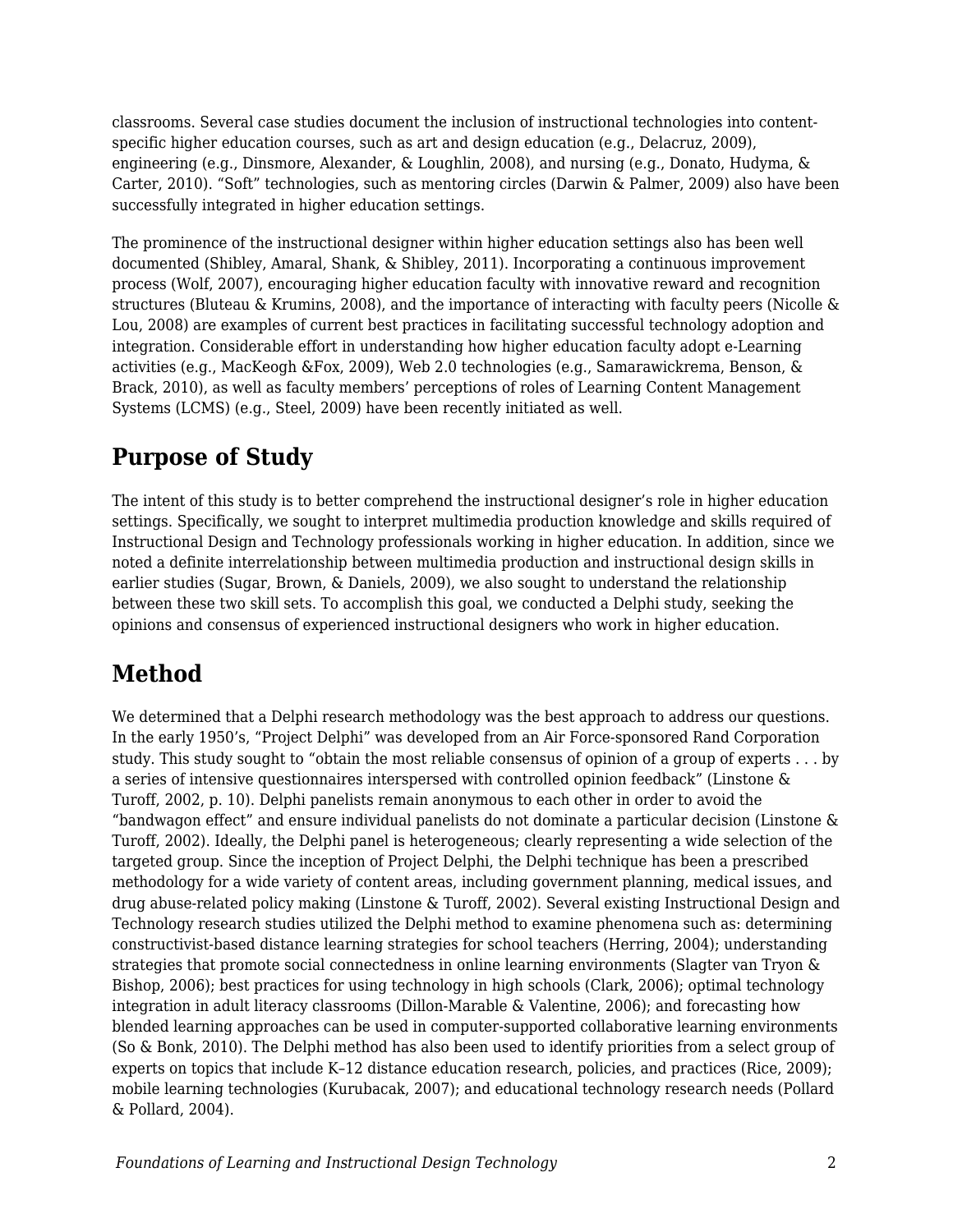Standards have also been determined from Delphi studies. Researchers used this method to ascertain effective project manager competencies (Brill, Bishop, & Walker, 2006), biotechnology knowledge and skills for technology education teachers (Scott, Washer, & Wright, 2006), and assistive technology knowledge and skills for special education teachers (Smith, Kelley, Maushak, Griffin-Shirley, & Lan, 2009).

This Delphi research method is an established technique to collect a consensus decision among experts about a topic that involves examination of a broad and complex problem that could be potentially subjective (Linstone & Turoff, 1975; Linstone & Turoff, 2002). The question of which multimedia production knowledge and skills are important among entry-level instructional designers is both complex and subjective; the answer depends on decisions made within organizations and the learner population the organization services.

The Delphi method provides researchers with the ability to systematically evaluate the expert decision-making process within a prescribed set of phases. This process is particularly advantageous for those participants or Delphi panelists who are in separate physical locations (Linstone & Turoff, 1975), as our participants were.

### **Delphi Panel**

For our Delphi study, fourteen Instructional Design and Technology professionals originally agreed to participate. Ultimately, eleven of the fourteen original panelists completed all three data collection phases of the study; three individuals stopped participating for various personal reasons. The overall goal was to gather responses from a heterogeneous grouping of panelists (see Table 1) representing higher education work environments in general. The seven female and four male panelists work in a variety of higher education settings, including two-year colleges, four-year universities, public institutions, and private institutions. Eight of our panelists represent public institutions and three represent private institutions. In addition, two panelists represent two-year community colleges and four represent undergraduate-only institutions. Nine of our panelists work in administrative positions (e.g., Director) and two of our panelists work as instructional designers for their respective institutions. Ten panelists have worked in higher education setting for more than ten years. The average amount of higher education work experience was over sixteen years. The panelists are geographically diverse, representing western, mountain west, mid-west, south, southeast, mid-Atlantic, and northeast regions of the United States. One panelist works at a higher education institution in Switzerland.

| Gender | <b>Position</b>           | Years in<br>higher<br>education<br>setting | <b>Region</b> | <b>Type of institution</b>                         |
|--------|---------------------------|--------------------------------------------|---------------|----------------------------------------------------|
| Female | Instructional<br>Designer | 10                                         | West          | Public; 4-year degree; Undergraduate<br>& graduate |
| Female | Instructional<br>Designer | 12                                         | Mountain West | Public; 4-year degree; Undergraduate<br>& graduate |
| Female | Coordinator               | 4                                          | Northeast     | Public; 4-year degree; Undergraduate<br>& graduate |

**Table 1.** Demographic information of Delphi panelists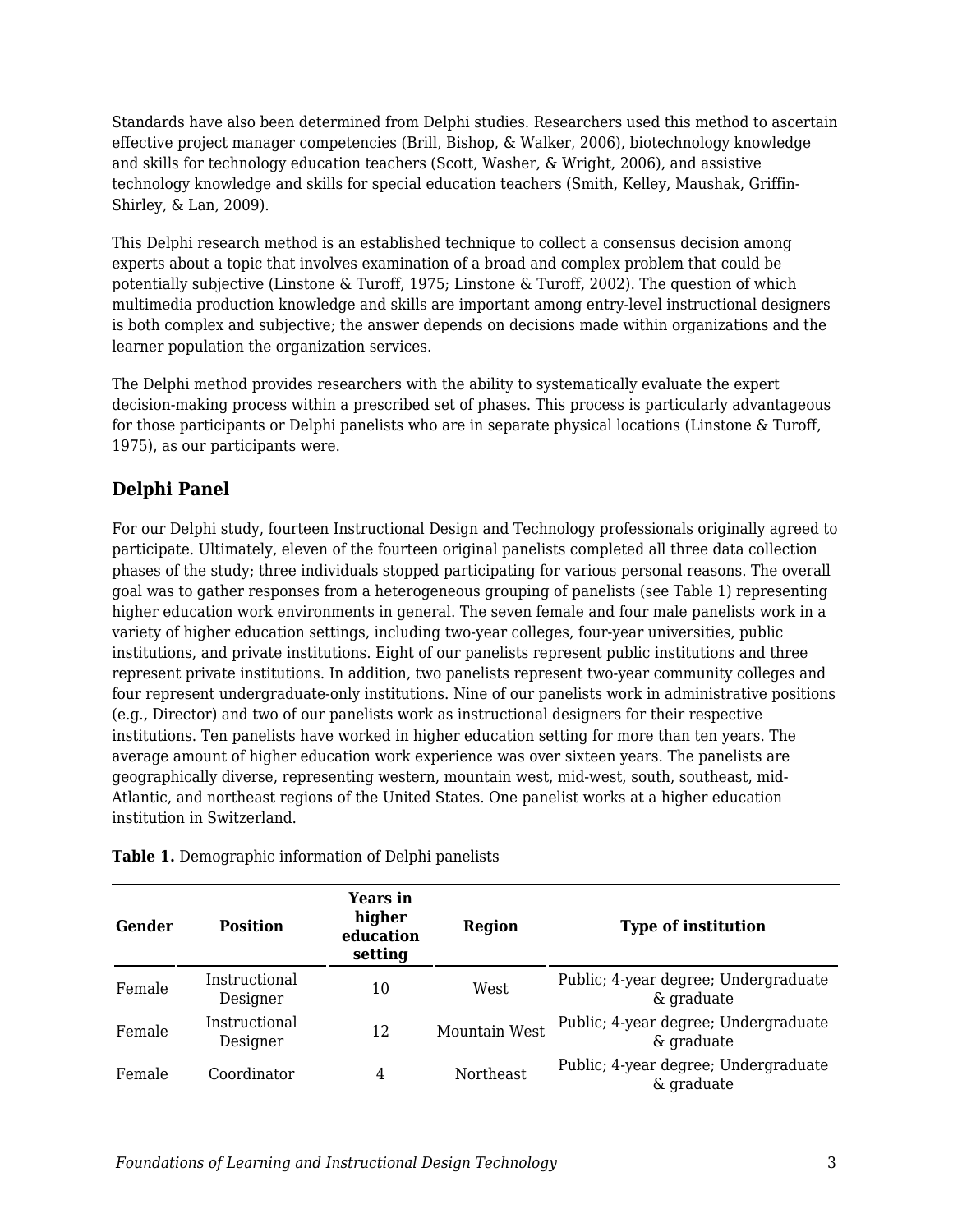| Female | Coordinator               | 27 | Southeast    | Public; 2-year degree; Undergraduate                |
|--------|---------------------------|----|--------------|-----------------------------------------------------|
| Female | Vice Provost              | 25 | South        | Public; 4-year degree; Undergraduate<br>& graduate  |
| Male   | Director                  | 29 | Midwest      | Private; 4-year degree; Undergraduate               |
| Male   | Chief Academic<br>Officer | 20 | South        | Public; 2-year degree; Undergraduate                |
| Male   | Director                  | 19 | Southeast    | Private; 4-year degree; Undergraduate<br>& graduate |
| Female | Director                  | 14 | Mid-Atlantic | Public; 4-year degree; Undergraduate<br>& graduate  |
| Male   | Director                  | 11 | Switzerland  | Public; 3-year degree; Undergraduate<br>& graduate  |
| Female | Team Leader               | 13 | Northeast    | Private; 4-year degree; Undergraduate<br>& graduate |

#### **Overview of Delphi Data Collection Phases**

Three Delphi data collection phases were completed during this study. During the first round, panelists responded to the following three open-ended questions:

- What multimedia production knowledge do you believe an entry-level Instructional Design and Technology professional needs to know in order to be successful?
- What multimedia production skills do you believe an entry-level Instructional Design and Technology professional must possess in order to be successful?
- What kind of overlap is there between multimedia production knowledge and skills and instructional design knowledge and skills?

The purpose of these questions was to delineate specific multimedia production knowledge and skills, required of these professionals. The questions were open-ended in order to avoid biasing our panelists' responses (Linstone & Turoff, 1975). The panelists responded to these questions via email.

With the intent of identifying emerging and reoccurring themes, three evaluators analyzed the panelists' responses using a category construction data analysis method as outlined by Merriam (2009). Questionable items and themes were discussed among the three evaluators; the evaluators reached consensus on all items. Particular themes from these responses were identified. This initial set of themes was sent to the panelists for their review. Each panelist had the opportunity to respond to the overarching group of themes and the specific themes, and to add additional categories as well. All of these themes were compiled into a summative questionnaire, and this questionnaire was then distributed during the second round.

The intent of the questionnaire was to establish a quantitative appraisal of our panelists' responses about each item and to seek a common set of responses to Instructional Design and Technology graduates' multimedia production knowledge and skills. The panelists rated each questionnaire item with regard to the importance of each identified knowledge or skill, and the panelists' responses were compiled and distributed via email to each panel member. Panelists were then given the opportunity to offer feedback about the questionnaire results and make any corrections, as necessary.

During the third round, the eleven panelists reviewed the Round #2 ratings and were given the opportunity to revise their own ratings. Five of the eleven panelists recommended minor incremental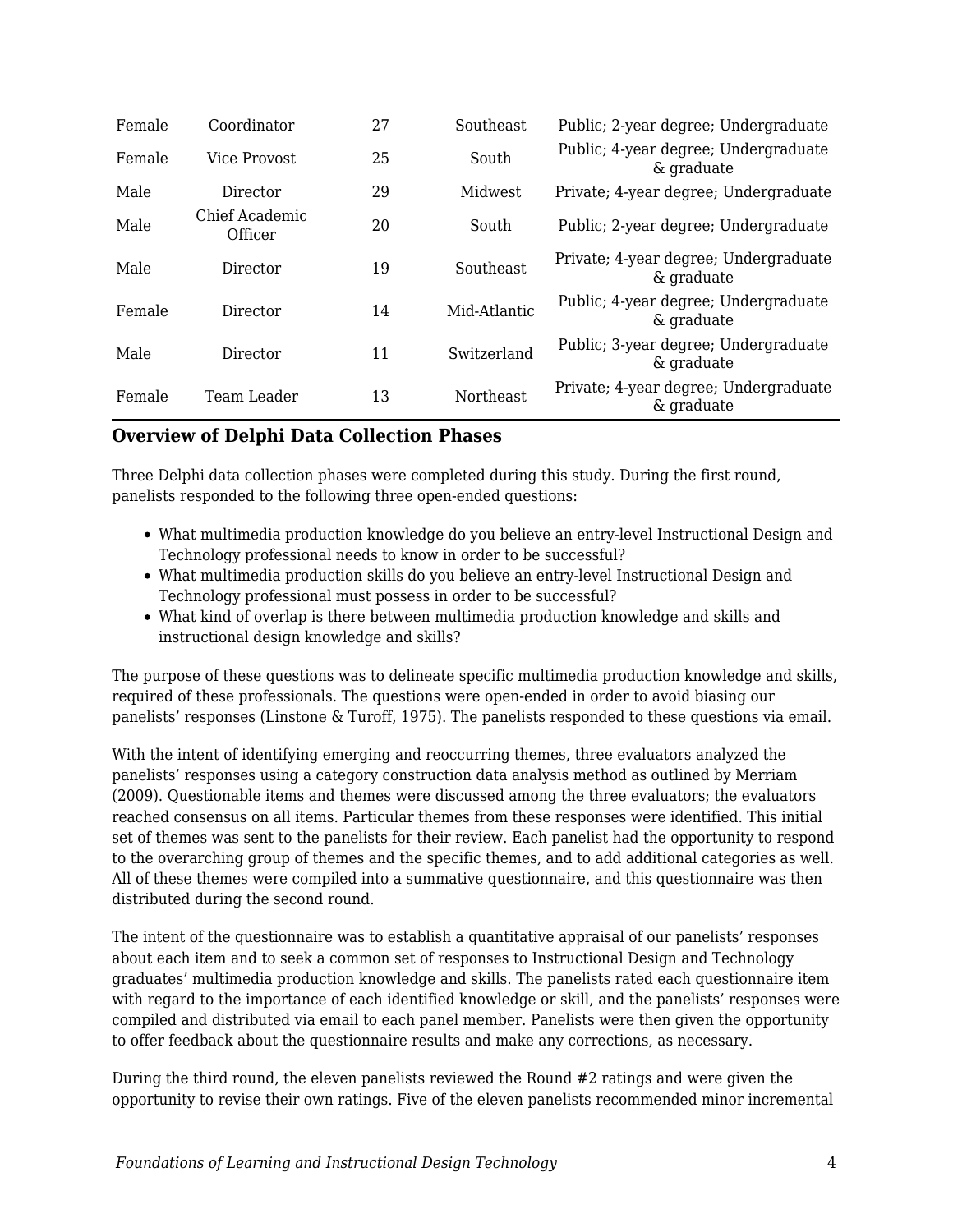changes to their original rankings. None of the eleven panelists made any suggestions to either add another item or remove an existing item. Given this feedback, we determined that these minor modifications indicated there was an apparent consensus among the panel.

# **Results**

During the initial Delphi phase, the eleven panelists generated 289 unique statements regarding the three aforementioned initial questions. From this first round of responses, 60 distinct multimedia knowledge and skills needed by Instructional Design and Technology graduates were identified and organized into seven primary categories. This list of categories was then sent back to our panelists for confirmation. Eight of the eleven panelists recommended ten additional knowledge and skills for a total of 70 items.

| Rank           | <b>Item</b>                                                          | Category                                              | f | М            | <b>SD</b> |
|----------------|----------------------------------------------------------------------|-------------------------------------------------------|---|--------------|-----------|
| 1              | Communication skills                                                 | Communication and collaboration 11 1.91 .30           |   |              |           |
| $\overline{2}$ | Social skills                                                        | Communication and collaboration 11 1.73 .65           |   |              |           |
| 3              | Web design basics                                                    | Production                                            |   | 11 1.64 .51  |           |
| 4              | Visual communication                                                 | Visual and graphic design                             |   | 10 1.60 .70  |           |
| 5              | Microsoft Office Suite                                               | Applications                                          |   | 11 1.55 .52  |           |
| 6              | Online course pedagogy                                               | Instructional design and pedagogy 11 1.55 .69         |   |              |           |
| 7              | Knowledge of learner                                                 | Instructional design and pedagogy 11 1.55 .82         |   |              |           |
| 8              | Screencasting                                                        | Production                                            |   | 11 1.45 .69  |           |
| 9              | Pedagogical design expertise                                         | Instructional design and pedagogy 11 1.45 1.21        |   |              |           |
| 10             | Design multimedia content                                            | 1.45 S2. Instructional design and pedagogy 11 1.45 S2 |   |              |           |
| 11             | Articulate advantages & disadvantages of<br>delivering media formats | Delivery and project management 11 1.45 .69           |   |              |           |
| 12             | Determine delivery venue                                             | Delivery and project management 11 1.45 .52           |   |              |           |
| 13             | Understanding of how disabilities impact<br>multimedia selection     | Delivery and project management 11 1.45 .69           |   |              |           |
| 14             | <b>LCMS</b>                                                          | Online Applicatons                                    |   | 11 1.45 1.21 |           |
| 15             | Video production                                                     | Production                                            |   | 11 1.45 .52  |           |

**Table 2.** Top-ranked items  $(M \ge 1.45)$ 

Responses were rated on a scale of -2 to 2, with  $-2$ = unnecessary,  $-1$ = not important, 0= somewhat important,  $1=$  important,  $2=$  essential.

| Rank | Item              | Category                        | $\mathbf{r}$ | M SD     |
|------|-------------------|---------------------------------|--------------|----------|
| 60   | XML               | 0.81 Online Applications 11 .36 |              |          |
| 61   | Online plug-ins   | Online applications 11 .27 1.27 |              |          |
| 62   | Online quiz tools | Online applications 11 .18 1.08 |              |          |
| 63   | Contribute        | Online applications 10 .10 1.10 |              |          |
| 64   | Photography       | Productions                     |              | 11.09.94 |

**Table 3.** Bottom-ranked items (M≥.36)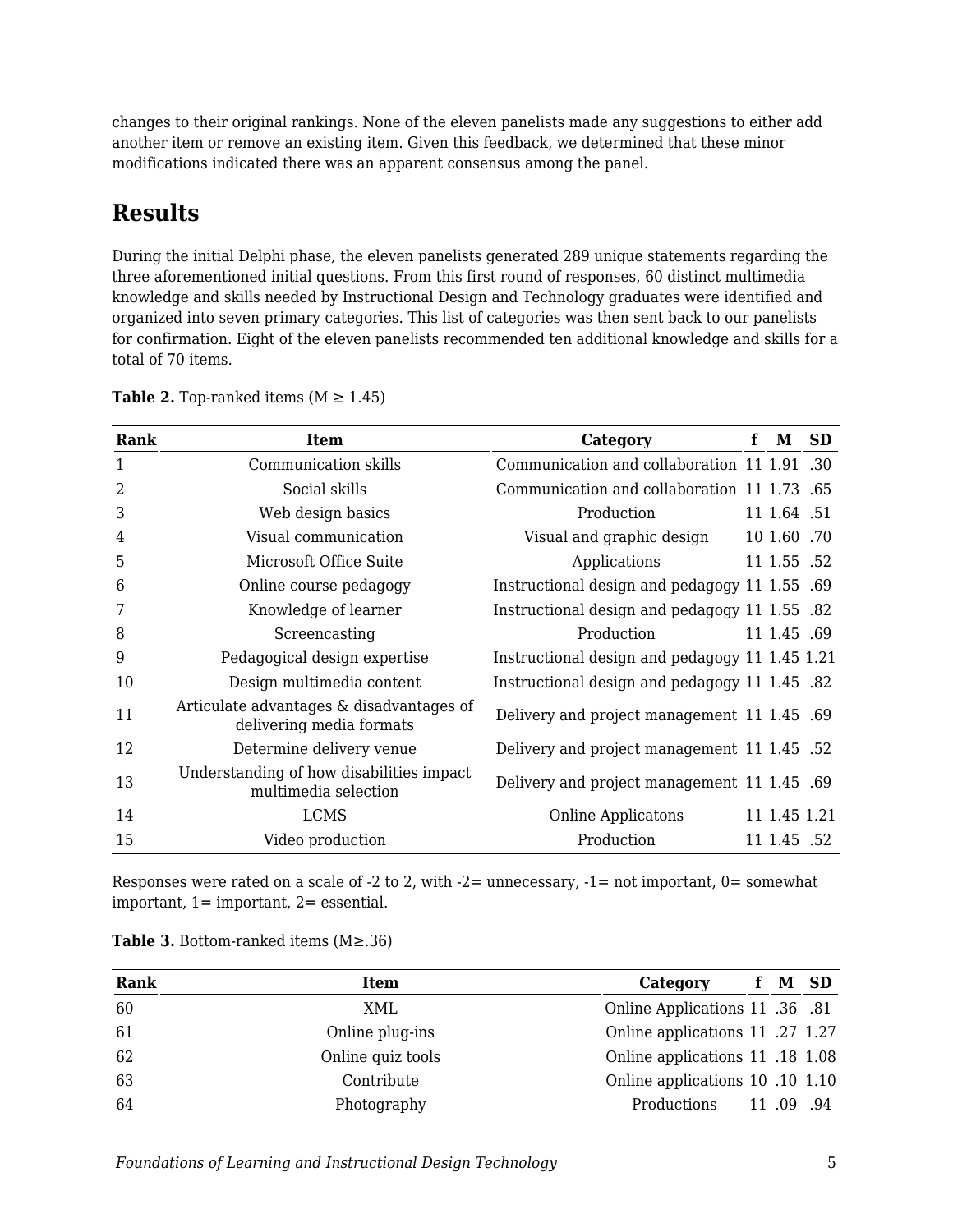| 65 | Online survey tools               | Online applications 11 .09 .94 |                |  |
|----|-----------------------------------|--------------------------------|----------------|--|
| 66 | Animation                         | Production                     | 11 .00 .63     |  |
| 67 | Garageband                        | Applications                   | 11 .00 .63     |  |
| 68 | Final Cut Pro Suite               | Applications                   | $11 - .09$ .94 |  |
| 69 | Programming (e.g., Action-script) | Production                     | $10 - 101110$  |  |
| 70 | Green screen                      | Applications                   | 10 -.40 1.27   |  |

Responses were rated on a scale of  $-2$  to 2, with  $-2$ = unnecessary,  $-1$ = not important, 0= somewhat important, 1= important, 2= essential.

The panelists also reacted to the seven categories. Four original categories (Visual and Graphic Design, Instructional Design and Pedagogy, Communication and Collaboration, and Delivery and Project Management) did not receive any feedback or edits and were approved. The panelists commented on the three original categories: Basic Production, Specific Software Tool and Online. Upon review of these comments, these categories were renamed Production, Applications, and Online Applications respectively. We distinguished between applications (e.g., Flash) that can create instruction for online settings as well as non-online settings, and applications (e.g., Dreamweaver) that exclusively create instruction for online settings.

In summary, Delphi panelists' responses were organized into seven categories: Production (10 items), Applications (12 items), Online Applications (15 items), Visual and Graphic Design (6 items), Instructional Design and Pedagogy (15 items), Communication and Collaboration (4 items), and Delivery and Project Management (8 items). See Appendix for a listing of these categories and corresponding items.

During the next Delphi phase, our eleven panelists ranked these seventy items on the following scale: Essential, Important, Somewhat important, Not important, Unnecessary. Accordingly, we assigned a 2 to -2 Likert scale for these five items where Essential items received 2 points, Important items received 1 point, Somewhat important items received 0 points, Not important items received -1 point, and Unnecessary items received -2 points. Thus, the top score any item could receive would be 22 points (i.e., all 11 panelists deemed this item to be Essential) and the lowest score that an item could receive would be -22 points (i.e., all 11 panelists deemed this item to be Unnecessary). This rating system also provides the ability to weight and counterweight individual panelists' responses about a particular item. For example, if a panelist rated one item as Important (1 point) and another panelist rated the same item as Not important (-1 point), the item would receive a combined score of zero points and would be considered as Somewhat important.

The average scores for all of the seventy items ranged from  $M = 1.91$  to  $M = -0.4$  (see Appendix). The 15 top-ranked items that received a 1.45 average or higher are found in Table 2. The top two items, Communication ( $M = 1.91$ ,  $SD = .30$ ) and Social skills ( $M = 1.73$ ,  $SD = .65$ ) were within the Communication and Collaboration category. Three production items, Web Design Basics ( $M = 1.64$ ,  $SD = .51$ ), Video Production (M = 1.45, SD = .52), and Screencasting (M = 1.45, SD = .69) were including in this top-ranked list. The item, Visual communication and visualization theories ( $M = 1.60$ ,  $SD = .70$ , was the fourth highest-ranked item and Microsoft Office Suite ( $M = 1.55$ ,  $SD = .52$ ) was the fifth highest-ranked item. Four of the fifteen Instructional Design and Pedagogy items and three of the eight Delivery and Project Management items also were distributed in this top-ranked listing. Learning Content Management Systems (LCMS) ( $M = 1.45$ , SD = 1.21) also was in this top ranking list. The eleven bottom-ranked items that received a .36 average or lower are found in Table 3. Five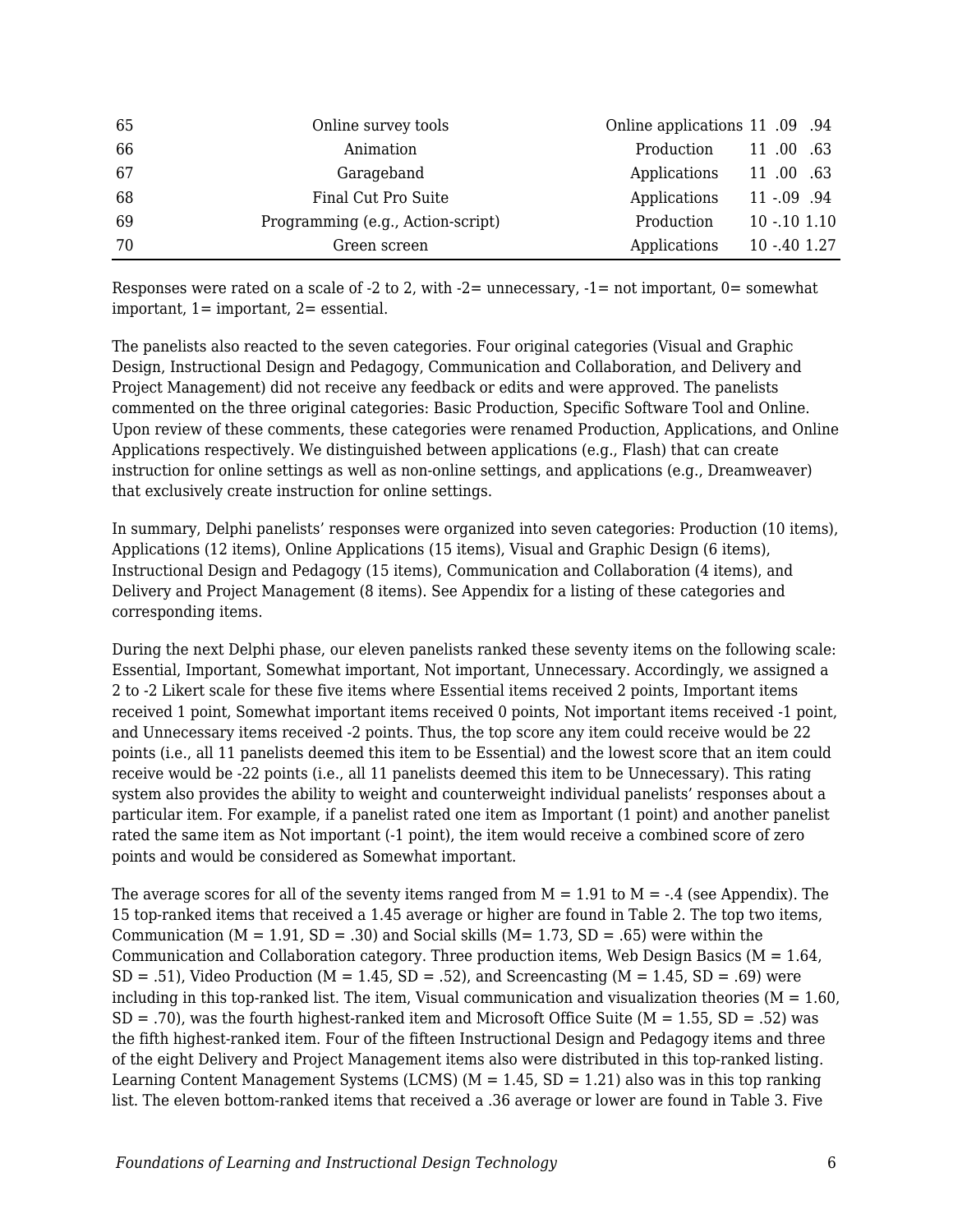Online applications (XML, Online quiz tools, Online plug-ins, Contribute, and Google Forms/Survey Monkey) were located in this list of items. Three Production items (Photography, Animation, and Programming) and three Applications items (Garageband, Final Cut Pro, and Green screen) received an average of 0 or lower.

| Category (n)                                 | <b>Unnecessary to</b><br>Not important<br>$-2 \le M < -1$ % | Not important<br>to Somewhat<br>important $-1 \leq$<br>$M < 0\%$ | <b>Somewhat</b><br>important to<br>Important $0 \leq$<br>$M < 0\%$ | Important to<br>Essential $1 \le$<br>$M \leq 2\%$ |
|----------------------------------------------|-------------------------------------------------------------|------------------------------------------------------------------|--------------------------------------------------------------------|---------------------------------------------------|
| Communication and<br>collaboration $(n=4)$   | 0.0                                                         | 0.0                                                              | 25.0                                                               | 75.0                                              |
| Visual and graphic design<br>$(n=6)$         | 0.0                                                         | 0.0                                                              | 0.0                                                                | 100.0                                             |
| Delivery and project<br>management $(n=8)$   | 0.0                                                         | 0.0                                                              | 12.0                                                               | 88.0                                              |
| Instructional design and<br>$pedagogy(n=15)$ | 0.0                                                         | 0.0                                                              | 20.0                                                               | 80.0                                              |
| Production $(n=10)$                          | 0.0                                                         | 10.0                                                             | 30.0                                                               | 60.0                                              |
| Online applications $(n=15)$                 | 0.0                                                         | 0.0                                                              | 66.7                                                               | 33.3                                              |
| Applications $(n=12)$                        | 0.0                                                         | 16.67                                                            | 66.66                                                              | 16.67                                             |
| Totals $(n=70)$                              | 0.0                                                         | 4.3                                                              | 37.1                                                               | 58.6                                              |

**Table 4.** Percentage of importance within each category

In Table 4, the percentage of importance ratings is listed for each category. Over sixty percent of the items (63.8%) from each of the seven categories received an "Important" ( $M > 1$ ) to "Essential" ( $M <$ 2) ranking. All theVisual and Graphic Design (n=6) items were within this range. Fourteen of the fifteen Instructional Design and Pedagogy items received "Important to Essential" ratings; SCORM received an average score lower than 1 ( $M = 0.73$ , SD = .91). Three of the four Communication and Collaboration items also received "Important to Essential" ratings. Public presentation skills received an average score lower than 1 ( $M = .91$ , SD = .94). All but one Delivery and Project Management item (n=7) also received an "Important to Essential" rating; Understanding of budget constraints & funding issues received an average score lower than  $1 (M = .64, SD = .81)$ .

Sixty percent of the Production items (n=6) received an "Important" ( $M > 1$ ) to "Essential" ( $M < 2$ ) rating (see Table 4). A majority of the Delphi panelists categorized Web design basics ( $M = 1.64$ , SD  $= .51$ ), Video production (M = 1.45, SD = .52), Screencasting (M = 1.45, SD = .69), Audio production  $(M = 1.36, SD = .67)$ , Images production  $(M = 1.36, SD = .67)$ , and Basic HTML commands  $(M = 1.36, SD = .67)$ 1.09, SD = 1.10), as "Important" to "Essential" items. (see Table 5). The remaining four Production items either received a "Somewhat important"  $(M < 0)$  to "Important"  $(M < 1)$  ranking (i.e., Desktop publishing and Photography) or received a "Not important" (M < -1) to "Somewhat important" (M < 0) ranking (i.e., Animation and Programming skills).

| Table 5. Production category items |  |  |
|------------------------------------|--|--|
|------------------------------------|--|--|

| Rank | <b>Production category items</b> | М   |  |
|------|----------------------------------|-----|--|
|      | Web design basics                | .64 |  |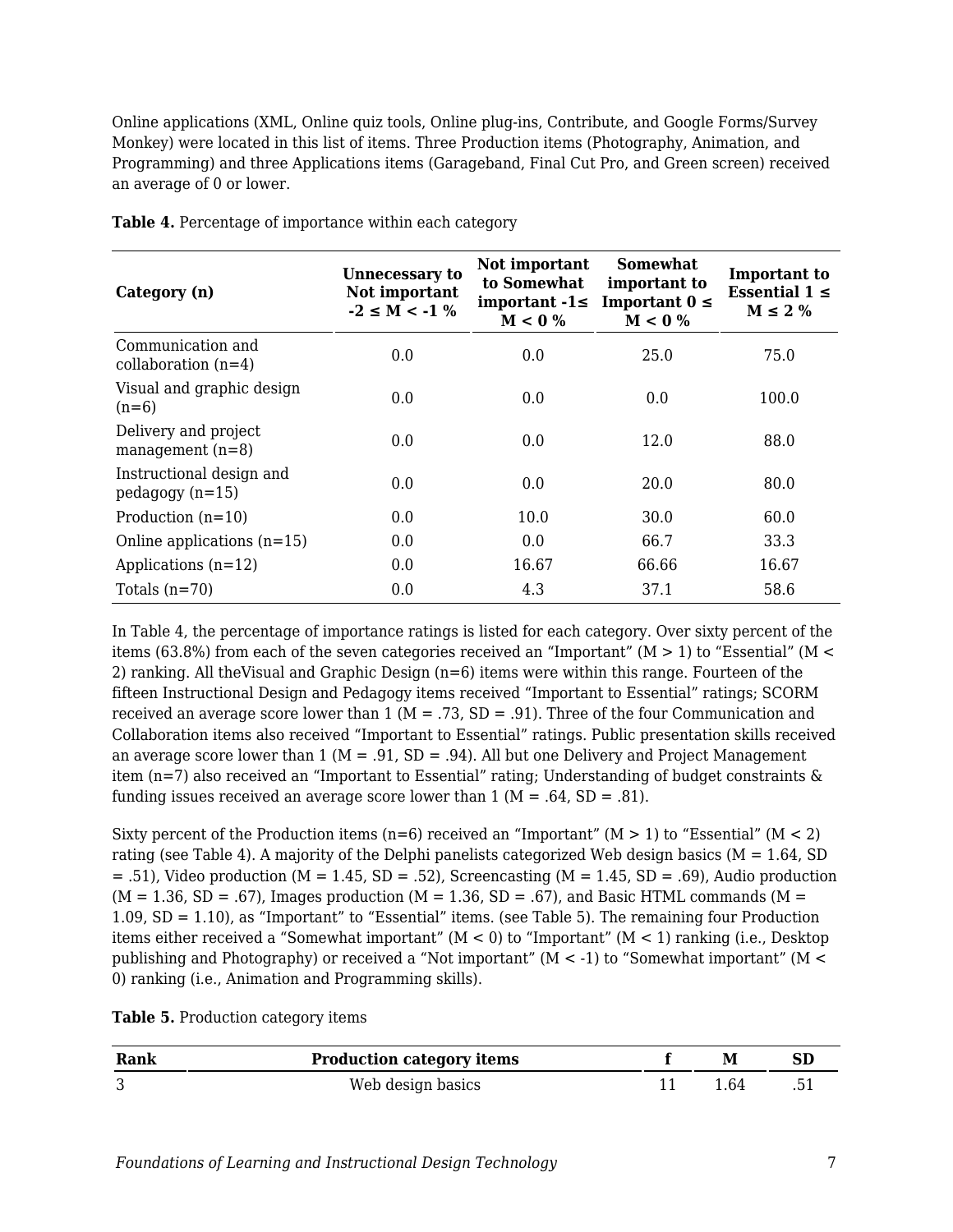| 8  | Screencasting                           | 11 | 1.45   | .69  |
|----|-----------------------------------------|----|--------|------|
| 15 | Video production                        | 11 | 1.45   | .52  |
| 16 | Audio production                        | 11 | 1.36   | .67  |
| 26 | Images production                       | 11 | 1.36   | .67  |
| 38 | <b>Basic HTML commands</b>              | 11 | 1.00   | 1.10 |
| 48 | Desktop publication                     | 11 | .91    | .75  |
| 64 | Photography                             | 11 | .09    | .94  |
| 66 | Animation                               | 11 | .00    | .63  |
| 68 | Programming skills (e.g., Actionscript) | 10 | $-.10$ | 1.10 |

Responses were rated on a scale of  $-2$  to 2, with  $-2$  = unnecessary,  $-1$  = not important,  $0$  = somewhat important, 1= important, 2= essential.

| Rank | <b>Application category items</b> | f  | M      | <b>SD</b> |
|------|-----------------------------------|----|--------|-----------|
| 5    | Microsoft Office suite            | 11 | 1.55   | .52       |
| 33   | Adobe software suite              | 11 | 1.09   | .94       |
| 47   | Major operating systems           | 11 | .85    | 1.08      |
| 49   | Photoshop                         | 11 | .82    | .87       |
| 51   | Audacity                          | 11 | .73    | .79       |
| 56   | Adobe Flash                       | 11 | .64    | .93       |
| 57   | Adobe Acrobat                     | 11 | .55    | 1.04      |
| 58   | iMovie                            | 11 | .55    | .82       |
| 59   | Fireworks                         | 11 | .55    | .93       |
| 67   | Garageband                        | 11 | .00    | .63       |
| 68   | Final Cut Pro Suite               | 11 | $-.09$ | .94       |
| 70   | Green screen                      | 10 | $-.40$ | 1.27      |

**Table 6.** Application category items

Responses were rated on a scale of  $-2$  to 2, with  $-2$ = unnecessary,  $-1$ = not important, 0= somewhat important, 1= important, 2= essential.

Only 25% of the Application items (n=3) received an "Important" ( $M > 1$ ) to "Essential" ( $M < 2$ ) rating (see Table 6). Two of these three applications are generic applications with regard to multimedia production items. These applications are Microsoft Office suite ( $M = 1.55$ , SD = .52) and Major operating systems ( $M = 1.00$ ,  $SD = 1.08$ ). The other Application item is the overall Adobe software suite ( $M = 1.09$ ,  $SD = .94$ ). The remaining nine Application items either received a "Somewhat important" ( $M < 0$ ) to "Important" ( $M < 1$ ) ranking (i.e., Audacity, Flash, Photoshop, Acrobat, iMovie, Fireworks, and Garageband) or received a "Not important" (M < -1) to "Somewhat important" (M < 0) ranking (i.e., Final Cut Pro and Green screen).

There is disagreement among the panelists regarding the importance of specific applications. As depicted in Figure 1, at least 45% of the panelists perceived the importance of the following three applications: Flash, Photoshop, and Fireworks. Six panelists perceived Flash as either an Important or an Essential multimedia production item whereas five panelists perceived Flash as either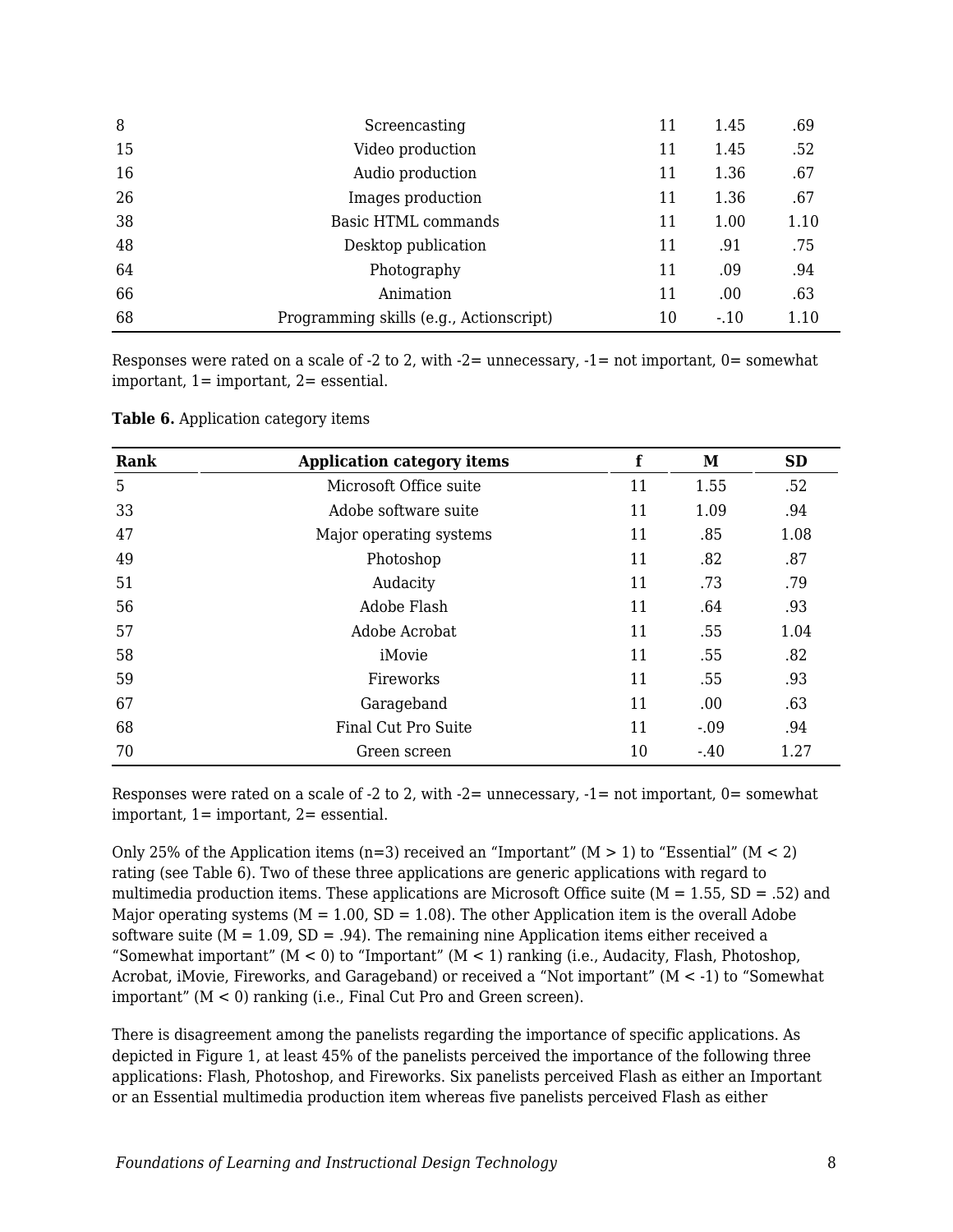Somewhat important or Not important. Five panelists perceived both Photoshop and Fireworks as either an Important or an Essential multimedia production item whereas six panelists perceived both Photoshop and Fireworks as either Somewhat important or Not important.

| Rank | <b>Online application category items</b> |    | M    | <b>SD</b> |
|------|------------------------------------------|----|------|-----------|
| 14   | <b>LCMS</b>                              | 11 | 1.45 | 1.21      |
| 29   | Web 2.0 applications                     | 11 | 1.27 | .79       |
| 34   | Knowledge of online file structures      | 11 | 1.09 | .94       |
| 39   | Camtasia                                 | 10 | 1.00 | .82       |
| 40   | Web page editors                         | 11 | 1.00 | .78       |
| 44   | Dreamweaver                              | 11 | .91  | .83       |
| 45   | <b>CSS</b>                               | 11 | .91  | .70       |
| 50   | Wikis                                    | 11 | .82  | .75       |
| 53   | Captivate                                | 11 | .64  | .67       |
| 55   | <b>Blogs</b>                             | 11 | .64  | .67       |
| 60   | <b>XML</b>                               | 11 | .36  | .81       |
| 61   | Online plug-ins                          | 11 | .27  | 1.27      |
| 62   | Online quiz tools                        | 11 | .18  | 1.08      |
| 63   | Contribute                               | 10 | .10  | 1.10      |
| 65   | Online survey tools                      | 11 | .09  | .94       |

**Table 7.** Online application category items

Responses were rated on a scale of  $-2$  to 2, with  $-2$ = unnecessary,  $-1$ = not important,  $0$ = somewhat important,  $1=$  important,  $2=$  essential.

Thirty-three percent of the Online application items (n=5) received an "Important" ( $M \ge 1$ ) to "Essential" ( $M \leq 2$ ) rating (see Table 7). Four of these five applications are generic applications with regard to multimedia production items. These applications are LCMS (M= 1.36, SD= 1.21), Web 2.0 applications (M= 1.27, SD= .79), Knowledge of online file structures (M= 1.09, SD= .94), and Web page editors (M= 1.00, SD= .78). The other Online application item is Camtasia (M= 1.00, SD= .82). The remaining 10 Application items received a "Somewhat important" ( $M < 0$ ) to "Important" ( $M < 1$ ) ranking.

Similar to the Application items, there is disagreement among the panelists regarding the importance of particular online applications. As shown in Figure 2, at least 45% of the panelists perceived the importance of the following two applications: Camtasia and Online plugins. Six panelists perceived Camtasia as either an Important or an Essential multimedia production item whereas five panelists perceived Camtasia as either Somewhat important or Not important. Five panelists perceived Online plugins as either an Important or an Essential multimedia production item whereas six panelists perceived these tools as either Somewhat important, Not important or Unnecessary.

### **Discussion**

In considering these results, the Delphi panelists identified specific multimedia production skills and knowledge needed by entry-level Instructional Design and Technology (ID&T) professionals who work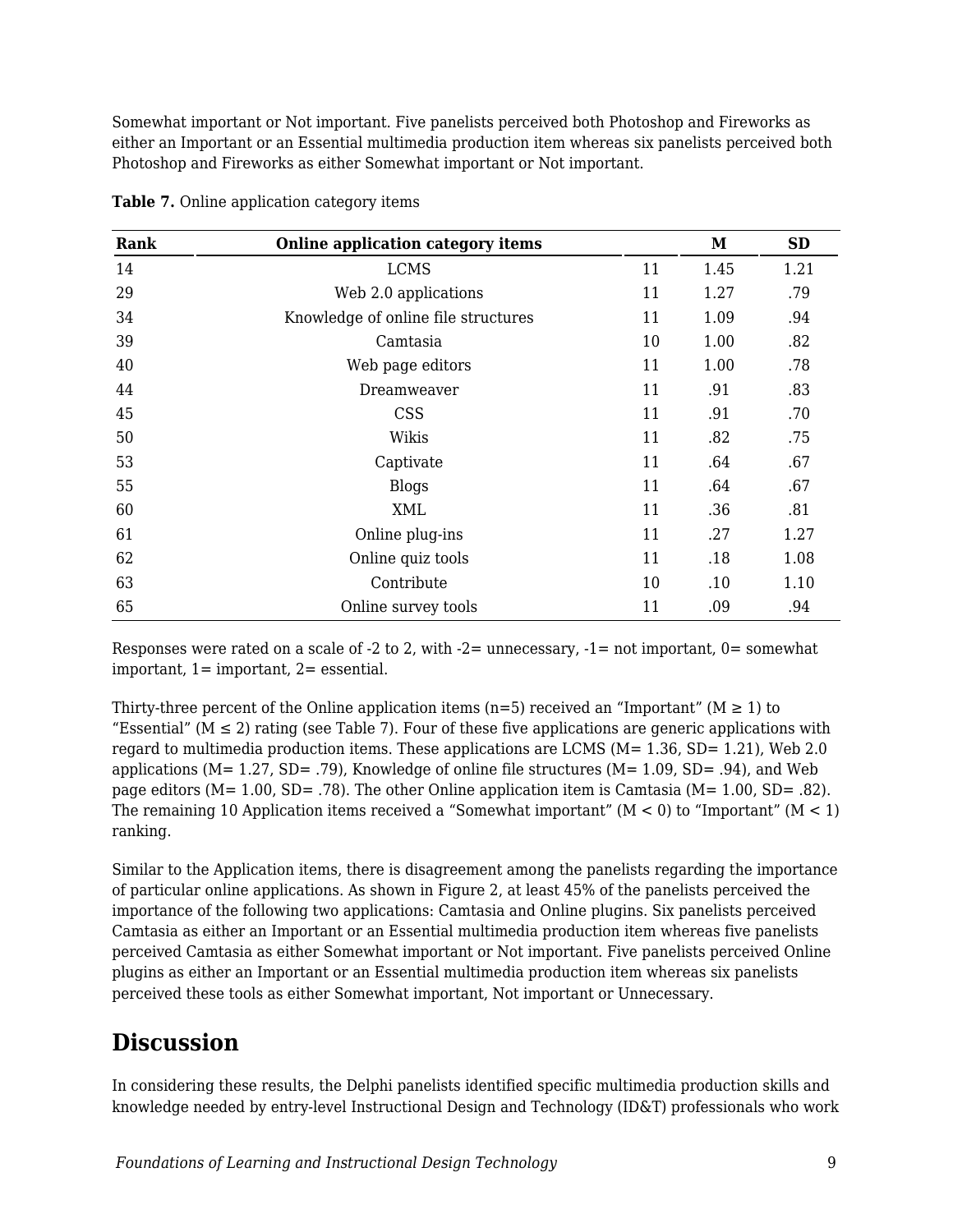in higher education settings. These skills and knowledge include the following: generalized multimedia production knowledge and skills, emphasis of online learning skills, and the interrelationship between multimedia production and instructional design skills. After describing these skills and knowledge, we discuss how these results have influenced our own respective curricular practices, as well as anticipate future research studies that would provide additional understanding on how best to educate instructional designers working in higher education settings.

The Delphi panelists undoubtedly came to consensus that ID&T graduates need to be well-versed with a number of general multimedia production skills. Visual design principles, video production and audio production skills all were ranked high and were considered Essential by a majority of the panelists. Conversely, more advanced and specialized technologies (e.g., programming and green screen technology) are not as important and were ranked as Unnecessary. Also, there is a conclusive preference among the panelists regarding online learning applications and skills. Web design basics, online course pedagogy, screen-casting, and LCMS skills all were ranked as Essential. It is interesting to note that no specific computer-based instruction application besides Camtasia and Dreamweaver received an Essential or Important ranking. In fact, Delphi panelists were divided on the importance of specific software applications, including: Flash, Photoshop, Audacity, Fireworks, and Captivate.

In addition to these essential multimedia production skills, the panelists' rankings indicate an interrelationship between instructional design skills and multimedia production skills. Even though panelists were asked about ID&T graduates' multimedia production knowledge and skills, eighty percent of the items from the Instructional design and pedagogy category (e.g., Knowledge of learner characteristics, Determining the appropriate delivery venue for particular content area, etc.) were ranked as Essential. Furthermore, Communication skills and Social skills were ranked first and second, respectively. This finding implies that ID&T entry-level professionals need a robust combination of general multimedia production skills and knowledge and overall instructional design skills and knowledge.

### **Implications**

As Instructional Design and Technology faculty members, we were intrigued to receive these results from our panelists and are now considering curricular revisions for our respective courses. The results from our study indicate that multimedia production items cannot be taught in isolation and should not be linked to a particular software application. In previous semesters, our respective multimedia production courses were the default software application course (e.g., Flash, Authorware, Director, etc.). Currently, our students now use "lowest common denominator," computer-based instruction applications (e.g., PowerPoint) to teach particular computer-based instruction methodologies (e.g., tutorial). Our respective students are introduced to innovative technologies (e.g., Prezi), but the emphasis is not solely on the particular authoring tool, but on how to integrate this tool into overall, existing instructional modules. To highlight the interrelationship between multimedia production and instructional design skills, our students are now required to complete instructional design reports when creating a multimedia production project. We view these projects as instructional design "experiments" and students complete "lab reports" with each project.

The panelists' respective rankings and results also indicate additional areas to explore with regards to ID&T graduates' overall multimedia production and instructional design skills and knowledge. Inquiry into the changing role of the instructional designer with respect to these two skill sets, such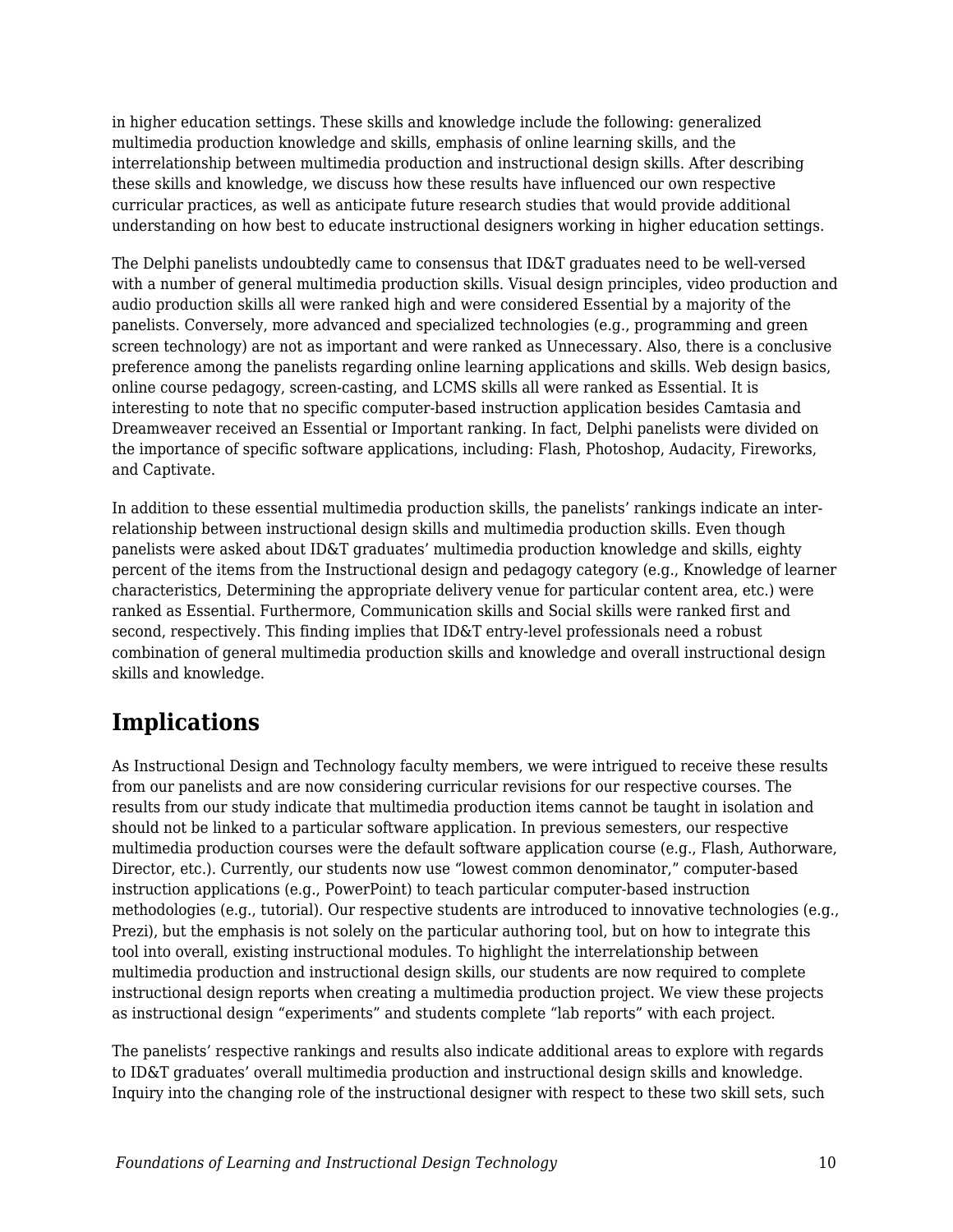as Schwier and Wilson's (2010) recent study should take place. A more in-depth understanding of what Willis (2009) refers to as process instructional design, such as a study on the best practices involving collaboration between instructional designer and client is encouraged as well. In addition, case studies on how instructional designers effectively balance multimedia production and instructional design skills should be developed. These case studies could be used as instructional tools to teach novice instructional designers best practices in integrating multimedia production skills within an overall instructional design project.

In summary, the results from this Delphi study indicate that Instructional Design and Technology professionals working in higher education settings need to be educated about overall multimedia production skills and how these skills interrelate to their set of instructional design skills. As Instructional Design and Technology educators, we look forward to considering innovative and effective approaches to our respective curricula and to continuing this dialogue with other Instructional Design and Technology educators.

### **Application Exercises**

- If you were to design a course for students in an instructional design program, what 3-4 areas would you focus on, based on the results of this study?
- Look at the list of skills that were ranked as Important-Essential by the Delphi panelists. Think of one or two of those skills that you could personally develop more in your life, and make plans to do so.
- After seeing the results of the study in this article, evaluate your own progress towards becoming an instructional designer. Do you feel like you are learning the soft and hard skills required for the job? How would you adjust your current plan to better align with what is required in the field?

### **References**

Al-Qirim, N. (2011). Determinants of Interactive white board success in teaching in higher education institutions. *Computers & Education, 56*(3), 827–838.

Archambault, L., Wetzel, K., Foulger, T. S., & Williams, M. (2010). Professional development 2.0: Transforming teacher education pedagogy with 21st century tools. *Journal of Digital Learning in Teacher Education, 27*(1), 4–11.

Barczyk, C., Buckenmeyer, J., & Feldman, L. (2010). Mentoring professors: A model for developing quality online instructors and courses in higher education. *International Journal on E-Learning, 9*(1), 7–26.

Bluteau, P., & Krumins, M. (2008). Engaging academics in developing excellence: Releasing creativity through reward and recognition. *Journal of Further & Higher Education, 32*(4), 415–426.

Brill, J. M., Bishop, M. J., & Walker, A. E. (2006). The competencies and characteristics required of an effective project manager: A web-based Delphi study. *Educational Technology Research & Development, 54*(2), 115–140.

Clark, K. (2006). Practices for the use of technology in high schools: A Delphi study. *Journal of*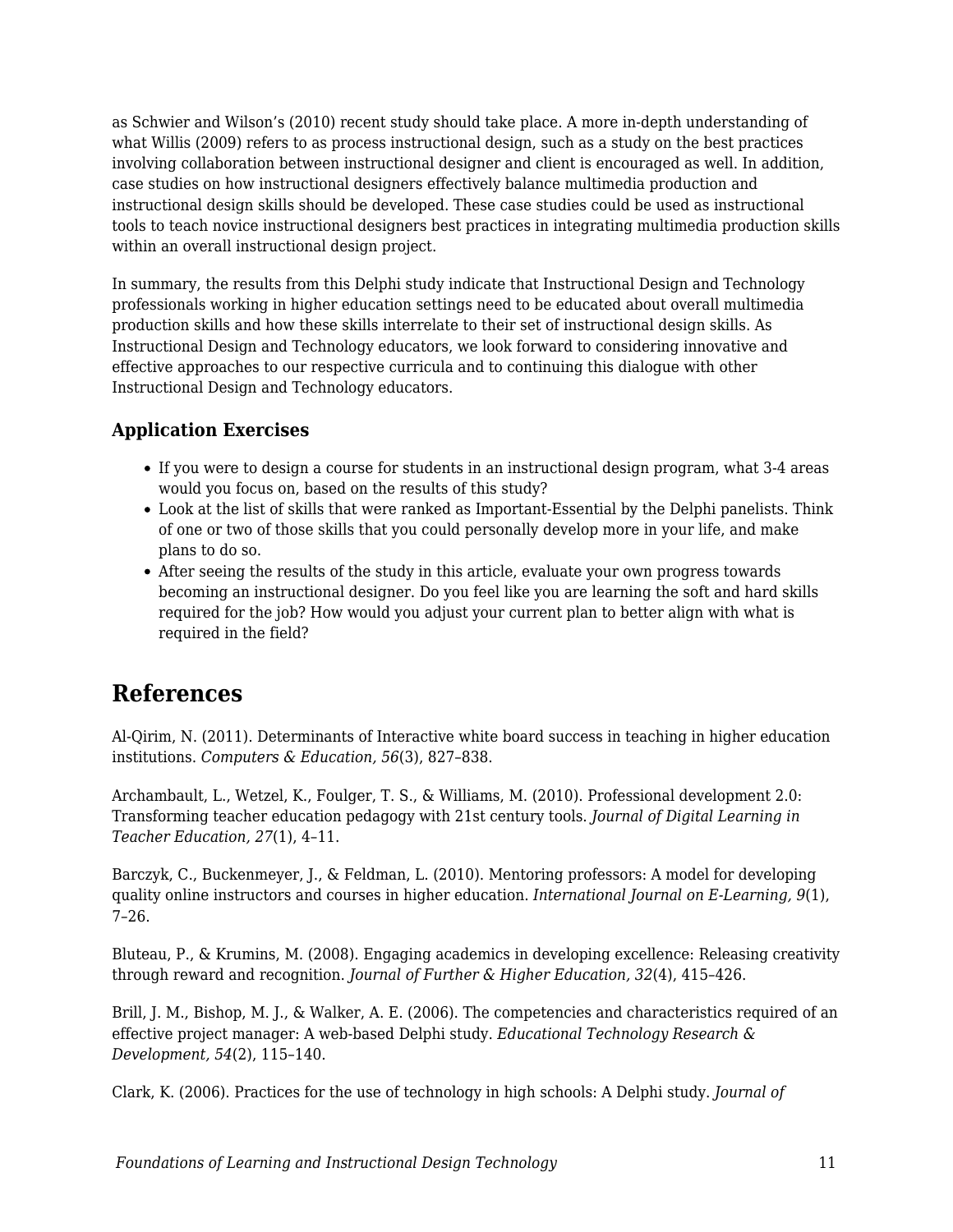*Technology & Teacher Education, 14*(3), 481–499.

Conole, G., Galley, R., & Culver, J. (2011). Frameworks for understanding the nature of interactions, networking, and community in a social networking site for academic practice. *International Review of Research in Open & Distance Learning, 12*(3), 119–138.

Darwin, A., & Palmer, E. (2009). Mentoring circles in higher education. *Higher Education Research & Development, 28*(2), 125–136.

Delacruz, E. (2009). Old world teaching meets the new digital cultural creatives. *International Journal of Art & Design Education, 28*(3), 261–268.

Dillon-Marable, E., & Valentine, T. (2006). Optimizing computer technology integration. *Adult Basic Education: An Interdisciplinary Journal for Adult Literacy Educational Planning, 16*(2), 99–117.

Dinsmore, D., Alexander, P., & Loughlin, S. (2008). The impact of new learning environments in an engineering design course. *Instructional Science, 36*(5/6), 375–393.

Donato, E., Hudyma, S., Carter, L., & Schroeder, C. (2010). The evolution of WebCT in a baccalaureate nursing program: An Alice in Wonderland reflection. *Journal of Distance Education, 24*(3), Retrieved from http://www.jofde.ca/index.php/jde/article/view/702/1163.

El-Hussein, M., & Cronje, J. C. (2010). Defining mobile learning in the higher education landscape. *Journal of Educational Technology & Society, 13*(3), 12–21.

Herring, M. C. (2004). Development of constructivist-based distance learning environments. *Quarterly Review of Distance Education, 5*(4), 231–242.

Kear, K., Woodthorpe, J., Robertson, S., & Hutchison, M. (2010). From forums to Wikis: Perspectives on tools for collaboration. *Internet and Higher Education, 13*(4), 218–225.

Kirschner, P., Carr, C., van Merrienboer, J., & Sloep, P. (2002). How expert designers design. *Performance Improvement Quarterly, 15*(4), 86–104.

Kurubacak, G. (2007). Identifying research priorities and needs in mobile learning technologies for distance education: A Delphi study. *International Journal of Teaching & Learning in Higher Education, 19*(3), 216–227.

Larson, M., & Lockee, B. (2009). Preparing instructional designers for different career environments: A case study. *Educational Technology Research & Development, 57*(1), 1–24.

Linstone, H. A., & Turoff, M. (Eds.). (1975). *The Delphi method: Techniques and applications.* Reading, MA: Addison-Wesley.

Linstone, H. A., & Turoff, M. (Eds.). (2002). *The Delphi method: Techniques and applications.* Retrieved from [https://edtechbooks.org/-nQ](http://is.njit.edu/pubs/delphibook/delphibook.pdf)

MacKeogh, K., & Fox, S. (2009). Strategies for embedding e-learning in traditional universities: Drivers and barriers. *Electronic Journal of e-Learning, 7*(2), 147–153.

Nicolle, P. S., & Lou, Y. (2008). Technology adoption into teaching and learning by mainstream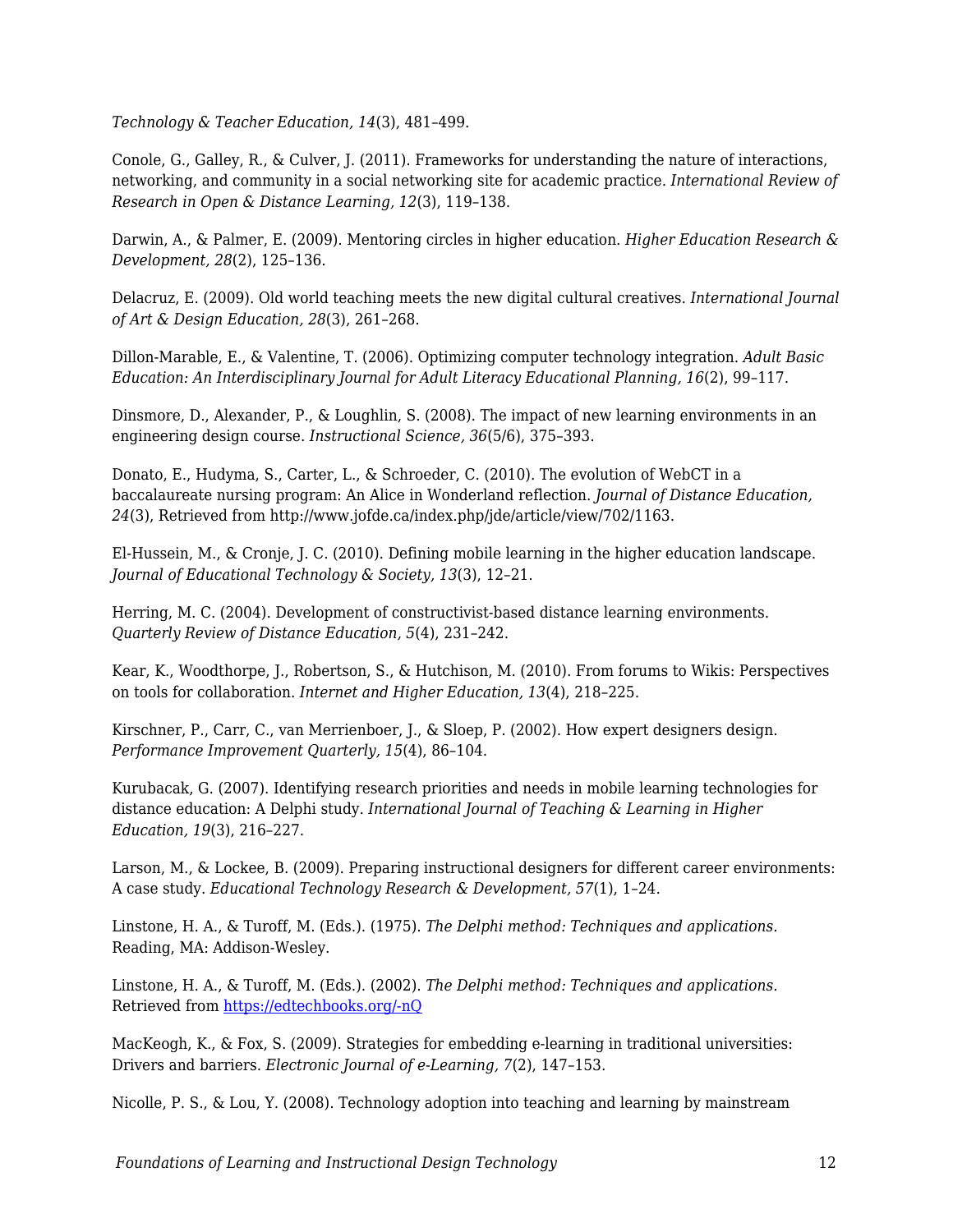university faculty: A mixed methodology study revealing the "How, When, Why, and Why not". *Journal of Educational Computing Research, 39*(3), 235–265.

Pollard, C., & Pollard, R. (2004). Research Priorities in Educational Technology: A Delphi Study. *Journal of Research on Technology in Education, 37*(2), 145–160.

Renes, S., & Strange, A. (2011). Using technology to enhance higher education. *Innovative Higher Education, 36*(3), 203–213.

Rice, K. (2009). Priorities in K-12 distance education: A Delphi Study examining multiple perspectives on policy, practice, and research. *Journal of Educational Technology & Society, 12*(3), 163–177.

Samarawickrema, G., Benson, R., & Brack, C. (2010). Different spaces: Staff development for Web 2.0. *Australasian Journal of Educational Technology, 26*(1), 44–49.

Schwier, R. A., & Wilson, J. R. (2010). Unconventional roles and activities identified by instructional designers. *Contemporary Educational Technology, 1*(2), 134–147.

Scott, D. G., Washer, B. A., & Wright, M. D. (2006). A Delphi study to identify recommended Biotechnology competencies for first-year/initially certified technology education teachers. *Journal of Technology Education, 17*(2), 44–56.

Shibley, I., Amaral, K. E., Shank, J. D., & Shibley, L. R. (2011). Designing a blended course: Using ADDIE to guide instructional design. *Journal of College Science Teaching, 40*(6), 80–85.

Slagter van Tryon, P. J., & Bishop, M. J. (2009). Theoretical foundations for enhancing social connectedness in online learning environments. *Distance Education, 30*(3), 291–315.

Smith, D. W., Kelley, P., Maushak, N. J., Griffin-Shirley, N., & Lan, W. Y. (2009). Assistive technology competencies for teachers of students with visual impairments. *Journal of Visual Impairment & Blindness, 103*(8), 457–469.

So, H., & Bonk, C. J. (2010). Examining the roles of blended learning approaches in Computer-Supported Collaborative Learning (CSCL) environments: A Delphi study. *Journal of Educational Technology & Society, 13*(3), 189–200.

Stav, J., Nielsen, K., Hansen-Nygård, G., & Thorseth, T. (2010). Experiences obtained with integration of student response systems for iPod Touch and iPhone into e-Learning environments. *Electronic Journal of e-Learning, 8*(2), 179–190.

Steel, C. (2009). Reconciling university teacher beliefsto create learning designs for LMS environments. *Australasian Journal of Educational Technology, 25*(3), 399–420.

Sugar, W., Brown, A., & Daniels, L. (2009). *Identifying entry-level multimedia production competencies and skills of instructional design and technology professionals: Results from the 2009–2010 biennial survey.* Presented at the annual conference of the Association for Educational Communications and Technology (AECT), Louisville, Kentucky.

Sugar, B., Hoard, S. B., Brown, A., & Daniels, L. (2011). *Identifying multimedia production competencies and skills of Instructional Design and Technology professionals: Results from recent job postings.* Presented at the annual conference of the Association for Educational Communications and